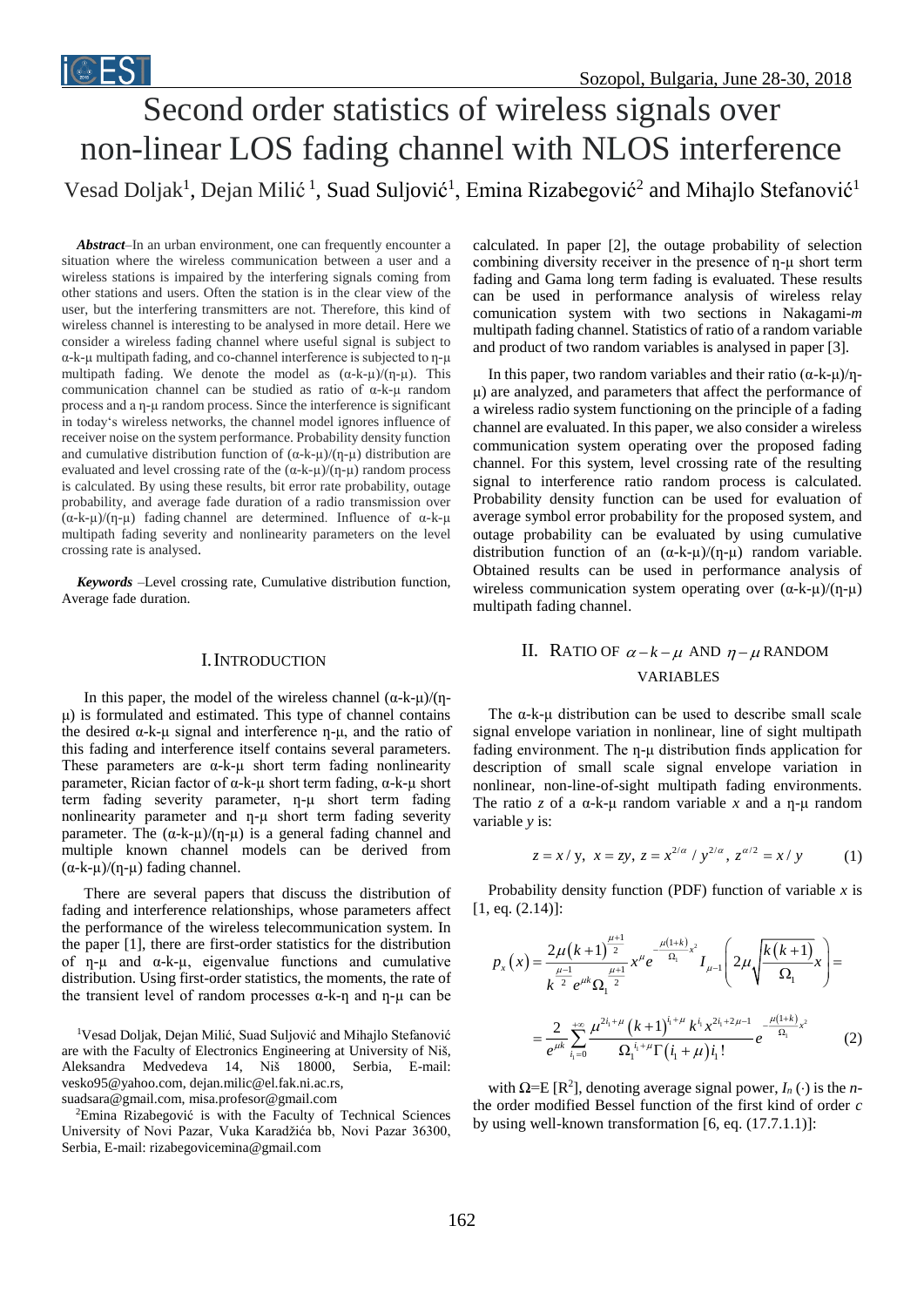$$
I_{\nu}\left(x\right) = \sum_{k=0}^{+\infty} \frac{x^{\nu+2k}}{2^{\nu+2k}k!\,\Gamma\left(\nu+k+1\right)}\tag{3}
$$

PDF of η-µ random variable *y* is [7]:

$$
p_{y}(y) = \frac{4\sqrt{\pi} \mu^{\mu + \frac{1}{2}} h^{\mu} y^{2\mu}}{\Gamma(\mu) H^{\mu - \frac{1}{2}} \Omega^{\mu + \frac{1}{2}}} e^{-\frac{2\mu h}{\Omega} y^{2}} I_{\mu - \frac{1}{2}} \left( \frac{2H\mu}{\Omega} y^{2} \right) =
$$
  

$$
= \frac{4\sqrt{\pi} h^{\mu}}{\Gamma(\mu)} \sum_{i_{2}=0}^{+\infty} \frac{\mu^{2i_{2}+2\mu} y^{4i_{2}+4\mu-1} H^{2i_{2}}}{\Gamma(\mu)} e^{-\frac{2\mu h}{\Omega_{2}} y^{2}}
$$
(4)

where  $\Omega$ = E [ $R$ <sup>2</sup>], stands for the average power, while  $\Gamma(a)$ denotes Gamma function, *H* and *h* are signal parameters, written in the function of parameter  $\eta_1$  as [1]:

$$
H = \frac{\eta_1 - \eta_1^{-1}}{4}, \ h = \frac{2 + \eta_1^{-1} + \eta_1}{4} \tag{5}
$$

First derivative of the ratio of  $\alpha$ -k- $\mu$  and  $\alpha$ - $\mu$  random variables is:

$$
\dot{z} = \frac{2}{\alpha z^{\frac{\alpha}{2}-1}} \left( \frac{\dot{x}}{y} - \frac{x\dot{y}}{y^2} \right)
$$
(6)

The first derivative of the ratio of an  $\alpha$ -k- $\mu$  and  $\eta$ - $\mu$  random variables can be viewed as a conditional Gaussian distribution. The variance of *z* is [8]:

$$
\sigma_z^2 = \frac{4}{\alpha^2 z^{\alpha - 2} y^2} \Big( f_1^2 + z^{\alpha} f_2^2 \Big) \tag{7}
$$

where variances involved are:

$$
f_1^2 = \pi^2 f_m^2 \Omega_1, f_2^2 = \pi^2 f_m^2 \Omega_2 \tag{8}
$$

and *f<sup>m</sup>* is maximal Doppler frequency. Conditional probability density function of  $\dot{z}$  is [9]:

$$
p_z(z/zy) = \frac{1}{\sqrt{2\pi}\sigma_z} e^{-\frac{z^2}{2\sigma_z^2}}
$$
(9)

Joint probability density function of z, *z* channel *y* is:

$$
p_{zxy} (z\dot{z}y) = p_z (\dot{z}/zy) p_{xy} (zy) =
$$
  
=  $p_z (\dot{z}/zy) p_y (y) p_z (z/y)$  (10)

Conditional probability density function of *z* is:

$$
p_z(z \mid y) = \left| \frac{dx}{dz} \right| p_x \left( y z^{\frac{\alpha}{2}} \right) = \frac{\alpha}{2} y z^{\frac{\alpha}{2} - 1} p_x \left( y z^{\frac{\alpha}{2}} \right) \tag{11}
$$

Joint probability density function of  $z$ ,  $\dot{z}$  and  $y$  is therefore:

Sozopol, Bulgaria, June 28-30, 2018

$$
p_{zzy}(zzy) = \frac{\alpha}{2} yz^{\frac{\alpha}{2}-1} p_x \left( yz^{\frac{\alpha}{2}} \right) p_y(y) p_z(z/zy) \qquad (12)
$$

Joint probability density function of  $z, \dot{z}$  is [10]:

$$
p_{z\dot{z}}(z\dot{z}) = \int_{0}^{+\infty} p_{z\dot{z}y}(z\dot{z}y) dy = \frac{\sqrt{2} \alpha^2 h^{\mu}}{e^{\mu k} \Gamma(\mu) (f_1^2 + z^{\alpha} f_2^2)^{\frac{1}{2}}}.
$$
  

$$
\sum_{i_1=0}^{+\infty} \sum_{i_2=0}^{+\infty} \frac{\mu^{2i_1+2i_2+3\mu} (k+1)^{i_1+\mu} k^{i_1} H^{2i_2} z^{\alpha i_1+\alpha\mu+\frac{\alpha}{2}-2}}{\Omega_1^{i_1+\mu} \Omega_2^{2i_2+2\mu} \Gamma(i_1+\mu) \Gamma(i_2+\mu+\frac{1}{2}) i_1! i_2!}.
$$
  

$$
\int_{0}^{+\infty} y^{2i_1+4i_2+6\mu} e^{-\frac{\mu(1+k)z^{\alpha} \Omega_2+2\mu k \Omega_1}{\Omega_1 \Omega_2} y^2} e^{-\frac{\alpha^2 z^{\alpha-2} y^2}{8 (f_1^2+z^{\alpha} f_2^2)} z^2} dy
$$
(13)

LCR is defined as the rate at which a random process crosses level  $z$  in the positive or the negative direction. Using relacions (13), the average level crossing rate (LCR) of the ratio  $\alpha$ -k- $\mu$ and  $\eta$ - $\mu$  random variables is [11]:

$$
N_{z}(z) = \int_{0}^{+\infty} \dot{z}p_{z\dot{z}}(z\dot{z})dz = \frac{\alpha^{2}\sqrt{2}}{e^{\mu k}\Gamma(\mu)\sqrt{f_{1}^{2} + z^{\alpha}f_{2}^{2}}}.
$$
  

$$
\int_{i_{1}=0}^{+\infty} \int_{i_{2}=0}^{+\infty} \frac{\mu^{2i_{1}+2i_{2}+3\mu}k^{i_{2}}(k+1)^{i_{2}+\mu}z^{ai_{2}+a\mu+\frac{\alpha}{2}-2}h^{\mu}H^{2i_{1}}}{\Omega_{1}^{i_{2}+\mu}\Omega_{2}^{2i_{1}+2\mu}\Gamma(i_{2}+\mu)\Gamma(i_{1}+\mu+\frac{1}{2})i_{1}!i_{2}!}.
$$
  

$$
\int_{0}^{+\infty} y^{4i_{1}+2i_{2}+6\mu}dy e^{-\frac{\mu(1+k)z^{\alpha}\Omega_{2}+2\mu h\Omega_{1}}{\Omega_{1}\Omega_{2}}y^{2}+ \int_{0}^{+\infty} zdz e^{-\frac{\alpha^{2}z^{\alpha-2}y^{2}z^{2}}{8(f_{1}^{2}+z^{\alpha}f_{2}^{2})}} \qquad (14)
$$

Resolving second integral in relacion (14), and using very well term [12]:

$$
\Gamma(z) = \int_{0}^{+\infty} t^{z-1} e^{-t} dt
$$
 (15)

we can writing LCR of z:

$$
N_{z}(z) = \frac{2\sqrt{2}h^{\mu}\pi f_{m}\left(\Omega_{1} + z^{\alpha}\Omega_{2}\right)^{\frac{1}{2}}}{e^{\mu k}\Gamma(\mu)} \sum_{i_{1}=0}^{+\infty} \sum_{i_{2}=0}^{+\infty} \frac{\mu^{i_{1}+\frac{1}{2}}(k+1)^{i_{1}+\mu}}{\Gamma(i_{1}+\mu)}.
$$

$$
\frac{k^{i_{1}}H^{2i_{2}}\Omega_{1}^{2i_{2}+2\mu-\frac{1}{2}}\Omega_{2}^{i_{1}+\mu-\frac{1}{2}}z^{\alpha i_{1}+\alpha\mu-\frac{\alpha}{2}}\Gamma(i_{1}+2i_{2}+3\mu-\frac{1}{2})}{\Gamma(i_{2}+\mu+\frac{1}{2})((1+k)z^{\alpha}\Omega_{2}+2h\Omega_{1})^{i_{1}+2i_{2}+3\mu-\frac{1}{2}}i_{1}i_{2}!}
$$
(16)

Probability density function of the ratio of a α-k-μ random variable and a  $\eta$ -µ random variable is [8]: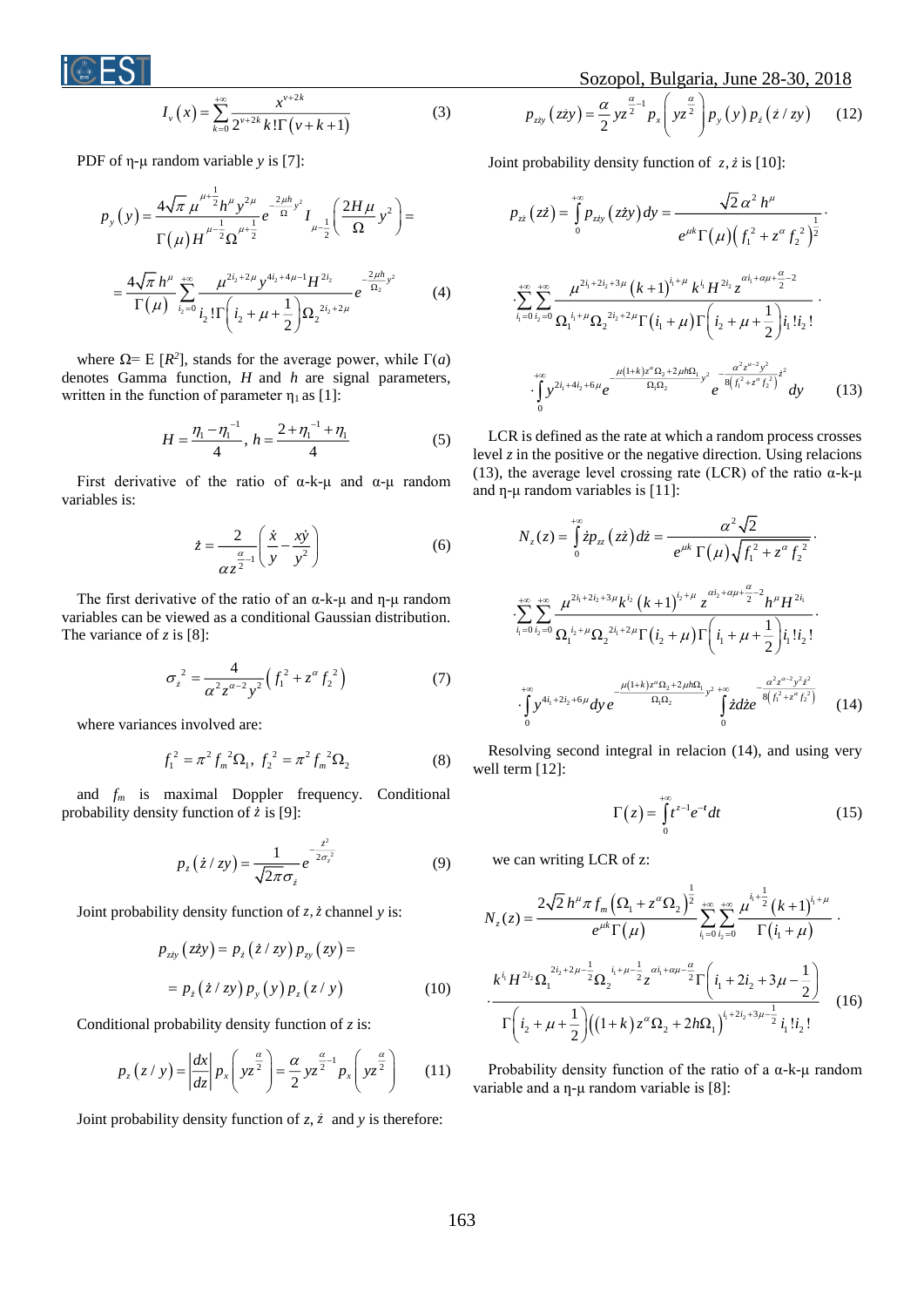$$
p_{z}(z) = \int_{0}^{+\infty} dy p_{z}(z/y) p_{y}(y) = \frac{2\alpha\sqrt{\pi} h^{\mu}}{\Gamma(\mu)e^{\mu k}} \sum_{i_{1}=0}^{+\infty} \sum_{i_{2}=0}^{+\infty} \frac{(\mu k)^{i_{1}}}{i_{1}!i_{2}!}.
$$

$$
\cdot \frac{\Omega_{1}^{2i_{2}+2\mu} (\Omega_{2}(k+1))^{i_{1}+\mu} H^{2i_{2}} \Gamma(i_{1}+2i_{2}+3\mu) z^{\alpha i_{1}+\alpha\mu-1}}{\Gamma(i_{1}+\mu)\Gamma(i_{2}+\mu+\frac{1}{2})(z^{\alpha}(1+k)\Omega_{2}+2h\Omega_{1})^{i_{1}+2i_{2}+3\mu}}
$$
(17)

Cumulative distribution function of the ratio of a α-k-μ random variable and  $\eta$ -µ random variable is [13]:

$$
F_z(z) = \int_0^z p_z(t) dt = \frac{2\alpha \sqrt{\pi} h^{\mu}}{\Gamma(\mu) e^{\mu k}} \sum_{i_1=0}^{+\infty} \sum_{i_2=0}^{+\infty} \frac{(\mu k)^{i_1} (\Omega_2 (k+1))^{i_1+\mu}}{i_1! i_2! \Gamma(i_1+\mu)}.
$$

$$
\cdot \frac{\Omega_1^{2i_2+2\mu} H^{2i_2} \Gamma(i_1+2i_2+3\mu)}{\Gamma(i_2+\mu+\frac{1}{2})} \int_0^z \frac{t^{\alpha i_1+\alpha\mu-1} dt}{(2h\Omega_1+\Omega_2 (1+k)t^{\alpha})^{i_1+2i_2+3\mu}} (18)
$$

Integral in expression (18) resolve by the form [14]:

$$
\int_{0}^{\lambda} \frac{x^{m}}{(a+bx^{n})^{p}} dx = \frac{a^{-p}}{n} \left(\frac{a}{b}\right)^{\frac{m+1}{n}} B_{z} \left(\frac{m+1}{n}, p - \frac{m+1}{n}\right),
$$
  

$$
z = \frac{b\lambda^{n}}{a+b\lambda^{n}}, a > 0, b > 0, n > 0, 0 < \frac{m+1}{n} < p
$$
 (19)

where  $B_z(a, b)$  is the incomplete Beta function, [4, Eq. 8.38]. Using term (19), we can write the expression for  $F_z(z)$ :

$$
F_z(z) = \frac{\sqrt{\pi}}{\Gamma(\mu)e^{\mu k}} \sum_{i_1=0}^{+\infty} \sum_{i_2=0}^{+\infty} \frac{(\mu k)^{i_1} \Gamma(i_1 + 2i_2 + 3\mu)}{2^{2i_2 + 2\mu - 1} h^{2i_2 + \mu} \Gamma(i_1 + \mu)} \cdot \frac{H^{2i_2}}{\Gamma(i_2 + \mu + \frac{1}{2})i_1!i_2!} B_{\frac{(1+k)\Omega_z z^{\alpha}}{2h\Omega_z + (1+k)\Omega_z z^{\alpha}}} (i_1 + \mu, 2i_2 + 2\mu) \quad (20)
$$

The average fade duration(AFD)of wireless communication system [5, 8] with dual branch SIR based is:

$$
AFD = \frac{F_z(z)}{N_z(z)} = \frac{\sqrt{\pi} \sum_{i_1=0}^{+\infty} \sum_{i_2=0}^{+\infty} \frac{(\mu k)^{i_1} H^{2i_2}}{2^{2i_2+2\mu} h^{2i_2+2\mu}}}{\pi \sqrt{2} (\Omega_1 + z^{\alpha} \Omega_2)^{\frac{1}{2}} \sum_{i_3=0}^{+\infty} \sum_{i_4=0}^{i_4+\frac{1}{2}} \frac{(\mu + 1)^{i_3+\mu}}{\Gamma(i_3+\mu)}}{\Gamma(i_3+\mu)}
$$

$$
\frac{\Gamma(i_1 + 2i_2 + 3\mu) B_{(1+k)\Omega_2 z^{\alpha}}}{\frac{(\mu + k)\Omega_2 z^{\alpha}}{2\hbar\Omega_1 + (\mu + k)\Omega_2 z^{\alpha}}} (i_1 + \mu, 2i_2 + 2\mu)
$$

$$
\frac{\Gamma(i_1 + \mu) \Gamma(i_2 + \mu + \frac{1}{2}) i_1! i_2!}{\Gamma(i_3 + 2i_4 + 3\mu - \frac{1}{2})}
$$
(21)
$$
\frac{k^{i_3} H^{2i_4} z^{\frac{\alpha i_3 + \alpha \mu - \frac{\alpha}{2}}{2\Omega_1} \Omega_1^{2i_4+2\mu - \frac{1}{2}} \Omega_2^{i_3+\mu - \frac{1}{2}} \Gamma(i_3 + 2i_4 + 3\mu - \frac{1}{2})}{\Gamma(i_4 + \mu + \frac{1}{2}) ((1+k) z^{\alpha} \Omega_2 + 2h\Omega_1)^{i_3+2i_4+3\mu - \frac{1}{2}} i_3! i_4!}
$$

## Sozopol, Bulgaria, June 28-30, 2018 III. NUMERICAL RESULTS

Level crossing rate of a  $(\alpha-k-\mu)/(\eta-\mu)$  random process versus normalized crossing threshold for several values of *k* and α is shown in Fig. 1. Level crossing rate decreases for negative values of *z*, and the system has better performance when the *k* and  $\alpha$  parameters increase. This is the consequence of less probable deep fades that cross low thresholds less frequently. For positive values of *z*, parameter *k* has negligible influence on LCR, while the increaseing  $\alpha$  decreases LCR. Generally speaking, the system is more sensitive to changes of the non-linear parameter α.

In Fig. 2, cumulative distribution function, or outage probability, versus threshold value is presented, for several values of  $\alpha$ -k- $\mu$  and  $\eta$ - $\mu$  multipath fading parameter. When the parameters  $k$  and  $\mu$  increase for negative dB threshold values CDF decreases, while for positive values of *z*[dB], CDF saturates at outage probability of one, thus indicating total loss of connectivity – as expected for very high thresholds.



Fig. 1. Average level crossing rate of the ratio of  $α$ -k-μ and η-μ random variables



Fig. 2. Cumulative distribution function of the ratio of α-k-μ and ƞ -μ random variables

Obtained expression for cumulative distribution rapidly convergence since 12-15 terms need to be summed in order to